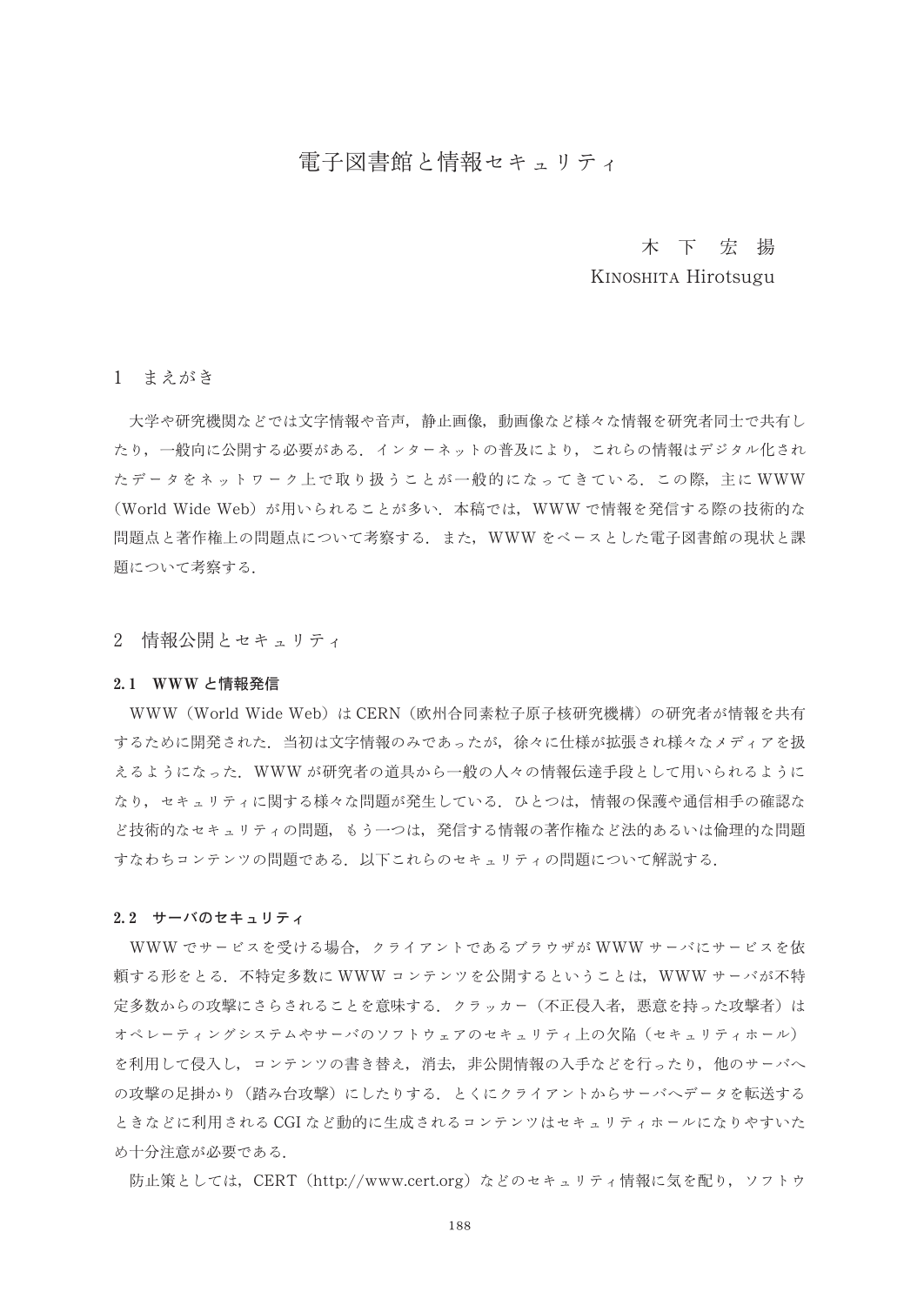ェアを安全な状態に保つことが重要である。また、セキュリティ対策に必要なコストと人員を確保で きない場合には、信用のできる組織にサーバの管理を委託する(ホスティングサービス)ことも有効 である.

#### 2.3 情報の保護と相手の確認

現在のインターネットは、特別に対策をとらない限りは暗号化されていない生の情報が流れてい る.しかも,インターネットの盗聴は電話など他の通信手段と比較して容易であるため,個人情報や クレジットカード番号など重要な情報を取り扱う場合,暗号化などの対策が必要となる.インターネ ットによる通信の場合,通信相手が本物かどうか確認することも重要である.クライアントとサーバ がお互い相手を確認することを認証という.

現在用いられている認証には、証明書、パスワード、クッキー、クライアントのアドレス(または ドメイン名)がある.証明書はサーバの提示するサーバ証明書とクライアントが提示するクライアン ト証明書がある.ただし,現在のところほとんどの場合,サーバ証明書のみが利用されている.証明 書は公開鍵暗号を用いたディジタル署名に基づいている、証明書は相手の公開鍵と認証局のディジタ ル署名などから構成されている、公開鍵は証明書のデジタル署名を確認するとともにセッション鍵 (通信用の慣用鍵暗号の鍵)の暗号化に用いられる.次に,提示された公開鍵と相手の結び付きを保 証するために認証局のデジタル署名が確認される、認証局は、サーバ(またはクライアント)の公開 鍵の正当性を保証するために証明書にディジタル署名を行う.主要な認証局(日本ではセコムなど) の公開鍵は予めブラウザに組み込まれており認証局の署名を確認出来るようになっている.

図1に示すような、サーバ証明書の提示と確認と通信用の暗号化鍵の交換が終了すると、サーバが 本物であることと通信路の安全性が保証される、また、この場合一般的なブラウザでは、ウインドウ の右下の南京錠のマークが施錠された状態になる. このとき, URL は http から https に変化する.

パスワードは、サーバがクライアントを認証するときに用いられる。サーバが証明書を提示して、 暗号化が行われていない状態ではパスワードが生の状態でネットワークを流れるため注意が必要とな  $\mathcal{Z}_{\Box}$ 

WWW はクリックするごとに接続 開始、データ転送、接続終了を行って いるため、1回目のクリックと2回目 のクリックが同じクライアントのもの であることを確認できない。クッキー は、クライアントの身元を保証するも のではないが、サーバがクライアント の同一性を確認するものである.例え ば、オンラインショッピングで、商品 の選択、支払い方法の指定、配送先の 指定など一連のセッションの間、ある いは後日再びセッションを開始したと

WWWサーバの認証と暗号化



189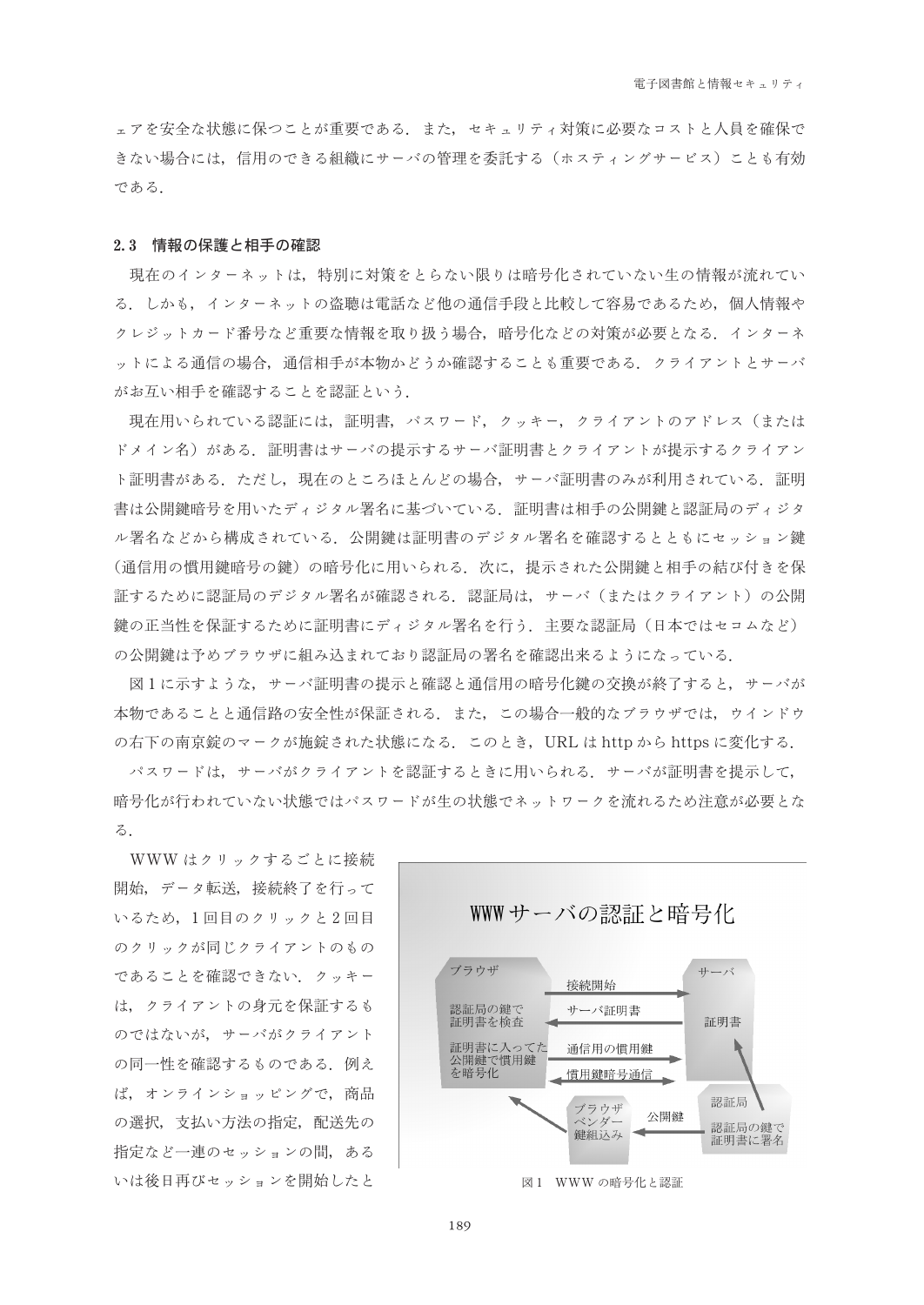きに同じクライアントであることを識別する。クッキーは最初の接続時にサーバからクライアントに 送付され、次回の接続時にはクライアントからサーバへ提出を行う、サーバにセキュリティホールが ある場合クッキーが第三者に掠め取られる危険性があるため注意が必要である.

WWW サーバは接続を許可するクライアントを IP アドレスやドメイン名(hertz.ee.kanagawa-u. ac.jp など) で指定することができる.

3 WWW のコンテンツ問題

### 3.1 情報公開と著作権

著作権など WWW は世界規模で不特定多数の者に情報を提供可能なメディアであり、個人的なコ ンテンツであったとしても著作権は出版物や放送などと同等に扱われる. コンテンツで問題となるの は、他人が著作権を保有している情報を意図的あるいは無意識にコンテンツに含めてしまうことであ る、著作権法では、これは複製に該当するが、個人的あるいは家庭など小さな規模のグループ内での 使用に限り複製は認められる. したがって,パスワード認証や IP アドレスでの認証を適切に行えば, この範囲内になる場合もあるが、個別の事例により微妙な判断が要求されるので、十分注意が必要で ある.

また自分で撮影したものであっても被写体によっては肖像権(主に一般人)やパブリシティ権(有 名人)の侵害になる可能性がある。自分で撮影した建築物の写真は一般には著作権の対象にはならな いが、テーマパーク内の建物など建物自体に高度の芸術性、創造性、商品価値がある場合には注意が 必要である.国により異なるが,日本では著作権は権利者の死後50年で消滅し,これ以降許可なく 情報を利用できるが、対象物の著作権が消滅していても書籍など出版物から転載する場合には著作隣 接権(演奏者やメディアの制作者の権利)が存在している場合がある.また,個々のデータが著作権 をクリアしていたとしても、これらを体系立てて収集し、データベース化した場合、データベースに 著作権が発生する.

#### 3.2 リンク

WWWの特徴としてリンクが挙げられる、リンクにより世界中の情報が有機的に結合され、紙の 情報では得られない効率で情報収集することが可能となっている. リンクの問題としては, 他サイト へのリンクを張る場合の許諾、リンク先のコンテンツの責任、リンクの方法に分類できる。他サイト へリンクは、著作権法上は引用に該当すると考えられるので、法的には相手に許可を求める必要はな い.しかし,倫理的な問題は別であり,次のように考えればトラブルとなる可能性は低いと考えられ る、リンク先のページにリンクに対する指示がある場合は原則としてそれに従う、大企業や大学全体 のサイトなど規模が大きく公共性が高いと考えられるサイトに対しては管理者の手間も考慮すると許 可は求める必要はない、個人や研究室単位など比較的小規模のサイトの場合は許可を求めた方が無難 である.

リンク先のコンテンツには一般的には責任は生じないと考えられるが、リンクの説明内容によって は問題が発生する場合がある.同一組織内へのリンクの場合,リンクの有無に関わらず,その組織に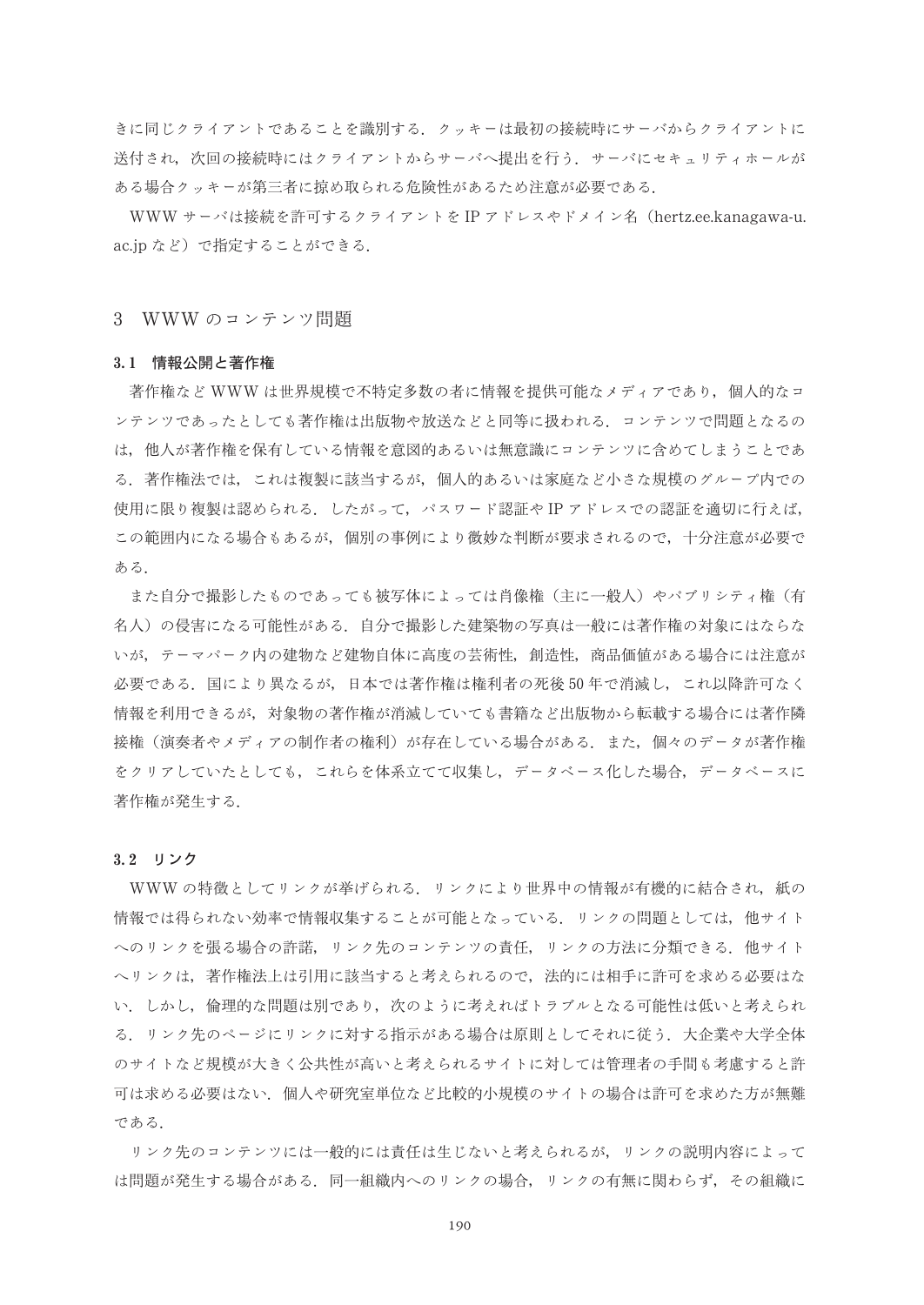管理責任が生じる。ただし、基本的にはコンテンツの責任はその作者が負うべきであり、所属組織は 作者に対して利用規定やガイドラインの意味を理解させる努力を行う義務が生じる。

リンクの方法は、情報がサーバ上にあるのでなく、リンクであることが読者に明確にわかる形で行 う必要がある.読者が錯誤するような形のリンクでは著作権法上の引用に該当しない可能性が発生す  $\mathcal{Z}$ .

# 3.3 雷子透かし

現在の WWW のシステム (http の範囲内) では、情報転送後の複製を制御することは困難であ る. そこで画像や音声などの著作権者が誰であるか明確に示すために、電子透かしが用いられる.

図2のように、電子透かしは人間の視覚、聴覚では知覚できないような形で、著作権を示すような 視覚的パターンもしくは文字データなどを保護したい対象の情報に埋め込む者である、電子透かしは 透かしの情報を故意に除去しようとすると、保護対象の品質が著しく劣化するような形式で埋め込ま れており、一定の処理を行うと透かし情報を取り出して、著作権情報を確認することが可能である.

WWWに関連して発生しうるセキュリティの問題点について解説した. ディジタル化された情報 の処理の容易さ、インターネットの広域性、即時性により、問題が発生した際の被害は大きなものに なる可能性がある。また、インターネット上のセキュリティ問題の解決には、技術的な対策だけでは なく、法的あるいは倫理的な要因が含まれているため、多方面の専門家の協力が必要不可欠である.

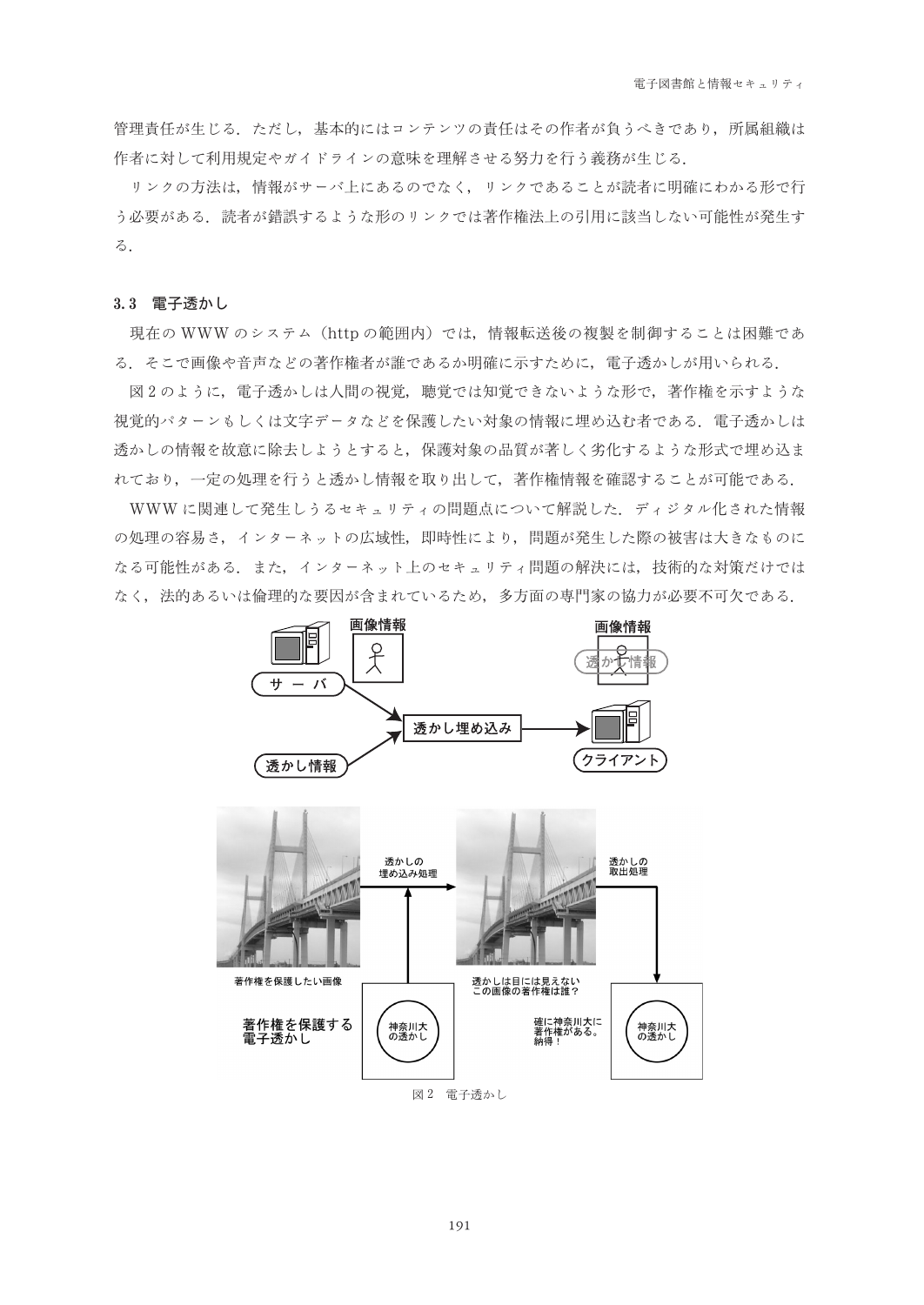# 4 電子図書館の動向

## 4.1 電子図書館

近年、コンピュータおよびインターネットの普及により電子図書館が注目されている。新しい図書 館の流れとしては、インターネットによる情報検索、ポータルサイトとしての役割、オンラインデー タベース、電子ジャーナル, CD-ROM の利用, DVD, VIDEO, CD, Microfilm などの視聴覚資料の利 用などが挙げられる.

一方、従来型の図書を中心とした図書館は今後も存続していくと考えられるが、インターネット時 代の図書館はどうあるべきか、紙媒体としての図書はどうなるかについて触れ、図書館の未来につい て考える。ここでは、インターネットによる情報検索や電子媒体資料と図書館の関係について考察す る.

### 4.2 電子図書館の目的

図書館の基本的機能は、書籍の収集および分類所蔵、利用者に対する蔵書の提供、利用者が求める 情報探索の支援, 文献複写などがある.

一口に電子図書館といっても、その目的や電子化の度合いは様々である。一般に電子図書館と言わ れているものには、従来型の図書館と電子図書館の両方の機能をもった図書館とインターネットでの みサービスを行う図書館がある.

いずれにしても電子図書館のコンセプトは

- (1) 知識情報コンテンツはディジタル書式で記録され、体系的に蓄積保管される.
- (2) 知識情報コンテンツに対して、いつでも、だれでも、どこからでも、アクセス可能となる. そのためにインターネットが使われる事が必須条件となる.
- (3) 知識情報コンテンツへのアクセス手段の使い勝手が良い. ユーザから見て,「ディジタルデバ イド」を引き起こす様なことはない透明なシステムである.
- (4) 個人個人の役割や要求に応じて、必要とされる知識情報コンテンツにアクセス可能な制御が 自然に行われる.

#### などが考えられる.

具体的なサービスおよびコンテンツの種類としては、

- (1) 著作権の保護期間が終了した著作物をデジタル化したもの
- (2) 図書館あるいは図書館が所属する組織に著作権があるもの
- (3) 有料の電子化雑誌記事・論文、電子ジャーナル
- (4) DVD, CD などパッケージ系電子出版物
- (5) オンライン商業データベース
- (6) 他機関の WWW サーバなどネットワーク情報資源へのリンクを集めたポータルサイト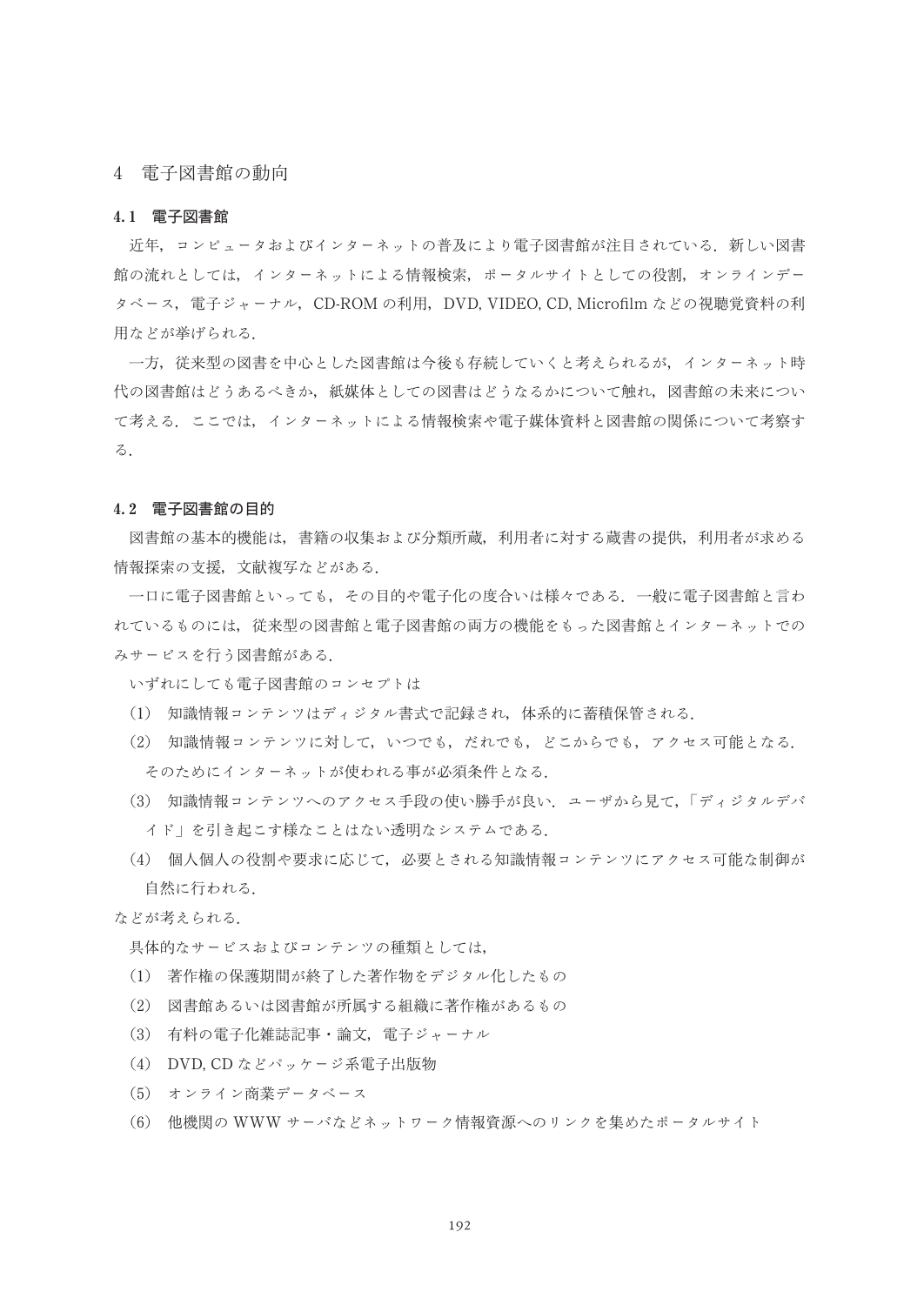#### 4.3 利用と管理

図書館の利用者と管理者の枠組みについては従来の図書館でも重要な項目であるが、電子図書館の 場合, より広い利用範囲が想定されるためいっそうの注意が必要となる.

利用者については、無条件に公開する場合と登録されたユーザにのみ公開する場合がある。また公 開に際して、情報を無償で提供する場合と有償で提供する場合がある。登録されたユーザを識別する 方法としては、パスワード認証、ホスト認証、X.509証明書を用いる方法がある.

管理者については、各管理者の資源へのアクセスの範囲の決定、ファイル名やディレクトリの構成 などデータ構造の決定権などを決定する必要がある.

### 4.4 情報の表現と検索

電子図書館で取り扱う情報には、対象となる情報本体の1次情報とタイトル、著者、索引、あらま し、書評など1次情報に付随し、検索などの手がかりとなる2次情報がある.

従来の紙媒体やアナログの音声や映像情報などは、そのままの形で2次情報のみデジタル化する場 合と、1次情報を含めてデジタル化する場合がある.

1次情報の電子化方法としては、書物の場合、人手によるもの、スキャナにより画像データに変換 したもの、これをさらに OCR (Optical Character Reader) で符号化したテキスト情報に変換する 方法などが考えられる.

デジタル化した情報の蓄積媒体としては、ハードディスク, CD, DVD などの光ディスク, 磁気テ ープなどが考えられるが、取外しが可能なメディアは、読み出し装置を継続的に入手することが困難 な場合が多く, 1次的なバックアップや情報交換以外の用途には不向きである. 現状ではハードディ スクによるディスクアレイによる記録が容量、信頼性、スピード、継続性などにおいて優れていると 考えられる.

非デジタル情報をデジタル化し、あるいはもともとデジタル化されている情報は、そのままの形で

は扱いにくいので、計算機で処理が容 易な何らかの記述言語で表現する必要 がある。現在このような目的で有力視 されているのは XML (Extensible Markup Language) である. XML ではHTML と同様にタグにより情報 を構造化して記述するが HTML では タグの意味が予め規定されているのに 対して、XML ではタグの意味を定義 可能で柔軟な記述が可能である.

1次情報あるいは2次情報は XML で記述されるが、これらの情報をデー タベースとして構成し、さらにネット ワークで有機的に結合し、情報検索や